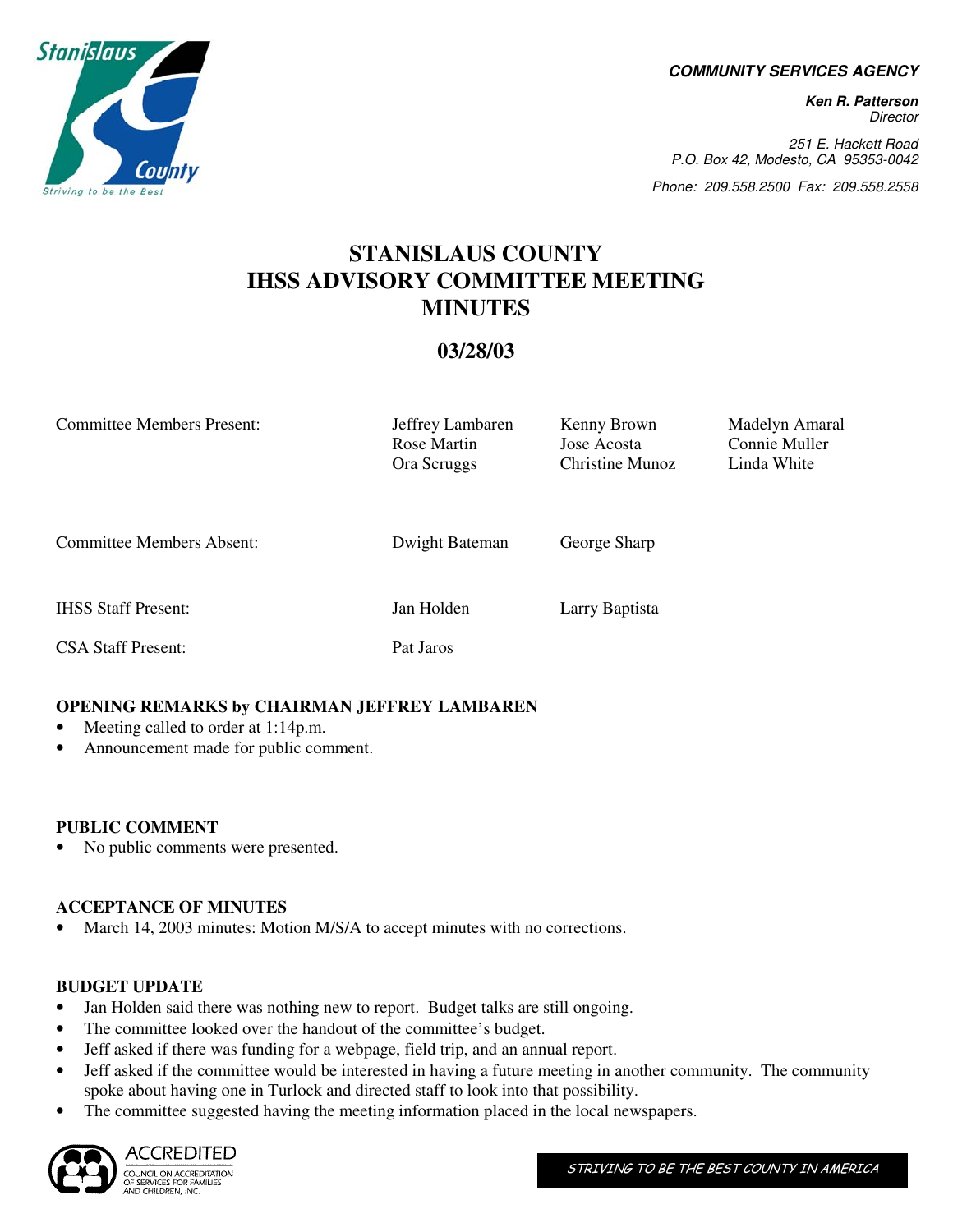# **PROCESS/UNION ORGANIZATION**

- Passed out copies of the UDW counties in the state.
- Passed out copies of the SEIU notices.
- Reviewed UDW handout regarding the different wage rates in individual counties.
- Committee reviewed and discussed each handout.
- Jan hasn't heard anything new from Gina Leguria regarding negotiations.
- Jan said that according to southern California information 50% of caregivers are relatives.
- Committee suggested having CSA staff find out the demographics on relative caregivers.
- Kristi Rosenquist, UDW member, believed that because of the delicacy of the work, there will be a "no strike" clause in labor negotiations

#### **OLMSTEAD UPDATE**

None were presented. Discuss item at next meeting.

#### **HOMEMAKER MODE UPDATE by Jan Holden**

- Jan Holden is hoping to get approval to hire 4 homemakers plus one supervisor on the Board's agenda possibly on April 8, 2003
- Jan said that the job classification would be "Nursing Assistant"
- Jan hopes to get certified nursing assistants and then train with CSA rules and regulations.

#### **PUBLIC AUTHORITY**

- Reviewed and discussed the "First Report" of the Sacramento County IHSS Advisory Committee.
- Passed out copies of the Statewide Public Authority Workshop information flyer.
- Kenny Brown expressed interest in attending the workshop. CSA staff will inquire about attendance information and overnight accommodations.
- Reviewed and discussed Sacramento County Public Authority monthly newsletter.

# **250% WORKING DISABLED MEDI-CAL PROGRAM/IHSS IN THE WORKPLACE**

• Reviewed handout and committee agreed to put on next meeting's agenda.

# **DISCUSSION OF ADVISORY COMMITTEE'S 1ST ANNUAL REPORT**

- Committee would like to use the Sacramento County IHSS Advisory Committee's "First Report" as a model.
- Things to consider in the report: Report card to the Board of Supervisors
	- Analysis: what we've accomplished, where are we going, what do we want to see accomplished in the future.
	- $\triangleright$  Committee budget outline
	- $\triangleright$  Bios/pics of members and meetings
	- $\triangleright$  Program stats

#### **CUSTOMER SURVEY**

- Things to consider in survey:
	- $\triangleright$  General impression of program
	- $\triangleright$  Issues
	- $\triangleright$  How did you find out about program?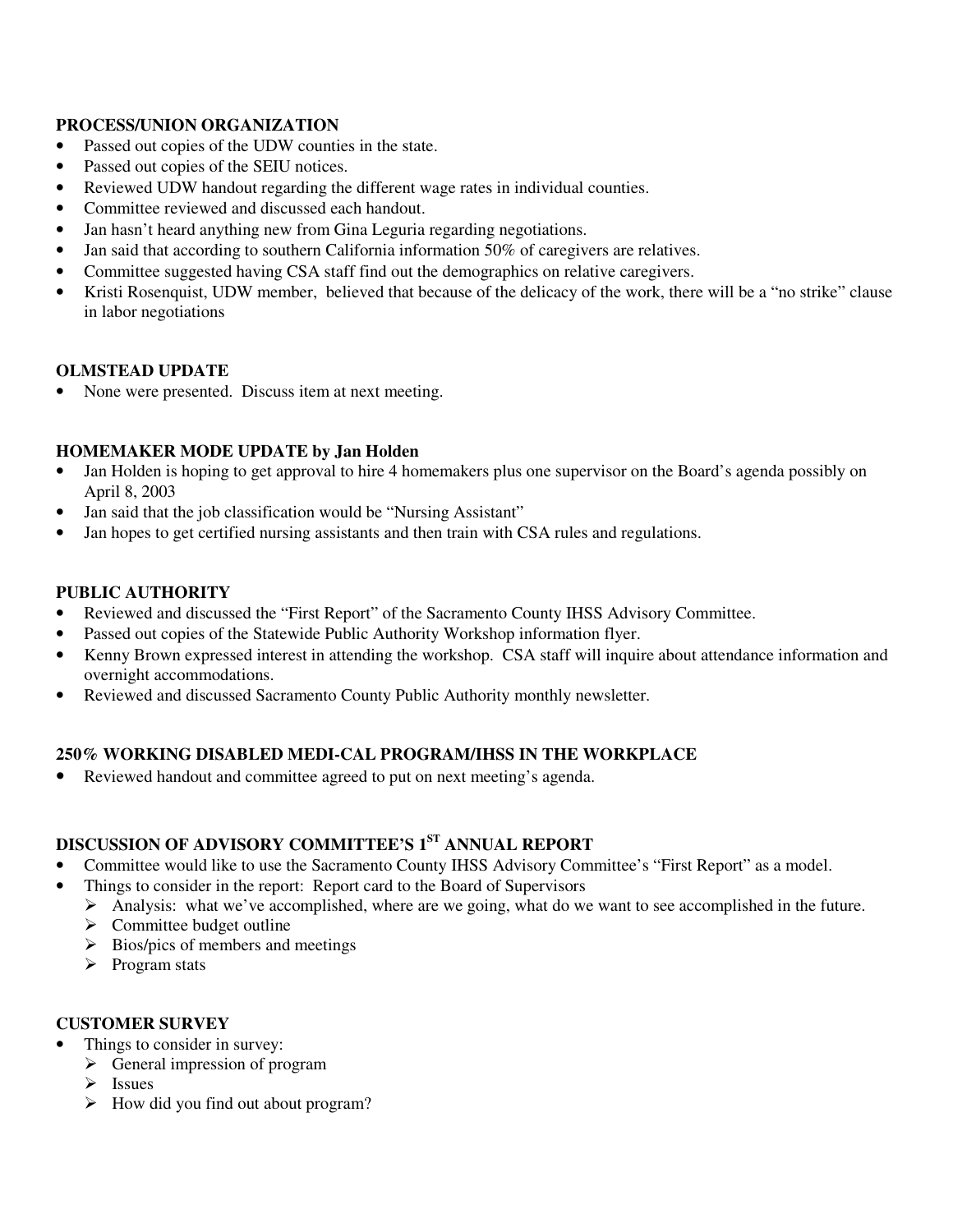- Committee suggested using hospital and insurance survey's as models. Linda White will collect some for the committee to review.
- Survey should include multiple choice/rating scale to keep it simple.
- Jan said that CSA has used a company in the past to do surveys. Jan said she would check on survey costs and the possibility of a presentation to the committee.

# **QUESTIONS AND ANSWERS**

- Discussed and reviewed Ken Patterson's "WOW" handout regarding the IHSS program.
- Art Ramsey, UDW worker, said that clients sometimes feel threatened by their social worker. Jan suggested having clients call the social workers supervisor for any complaints.
- Art Ramsey also asked if there were any additional hours included for exercise. Jan said IHSS program provides for range of motion but usually must be approved by a physician.

#### **AGENDA ITEMS FOR NEXT MEETING**

- Budget Update
- Olmstead Update
- Homemaker Update
- 250% Medi-Cal Program/IHSS in the Workplace
- Customer Survey

Meeting adjourned @ 3:00 p.m. Larry Baptista, Recorder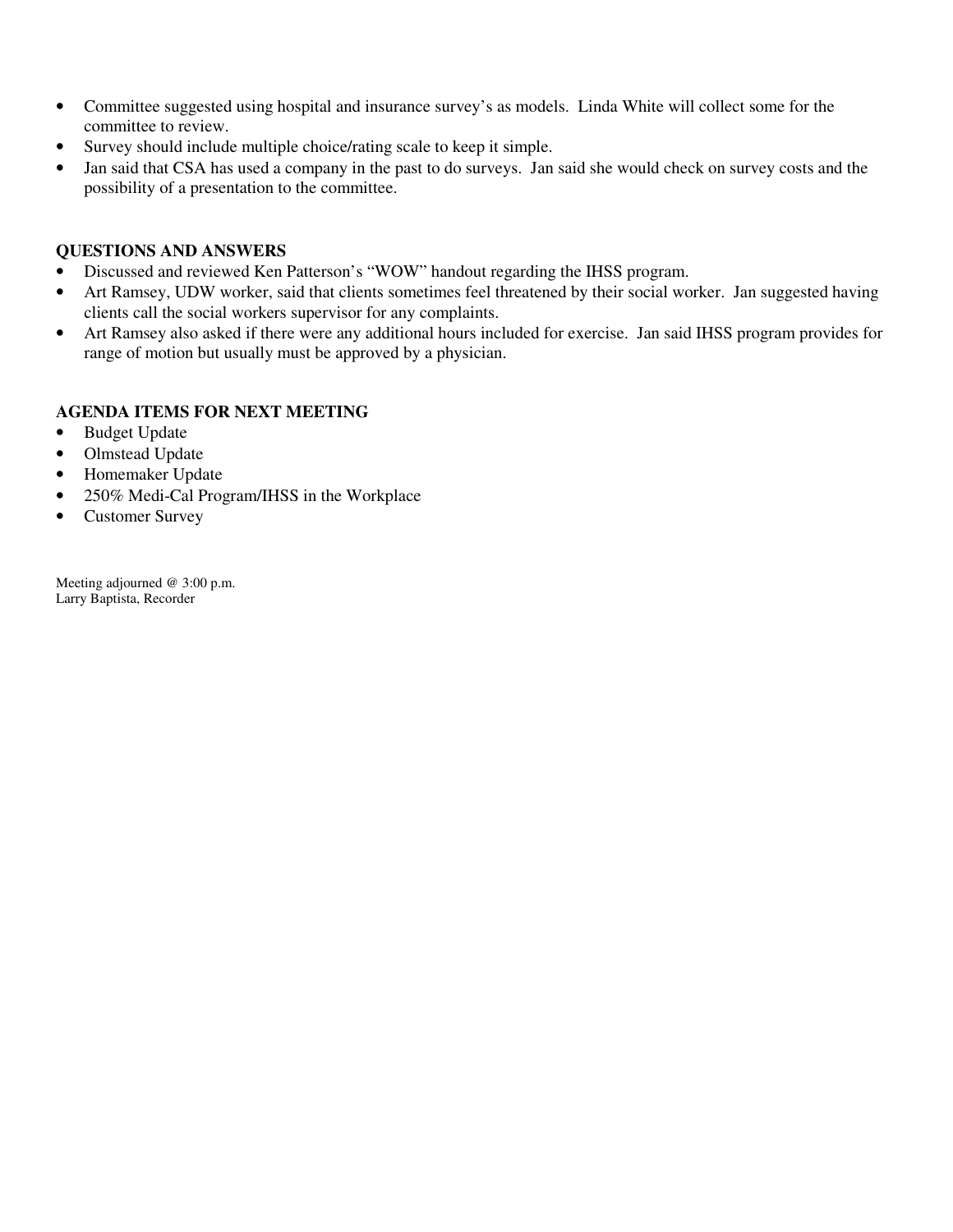#### IHSS ADVISORY COMMITTEE BUDGET FOR FY 02/03

Information provided to Jan Holden 1/30/03 for committee review

|                                                              | (1)       | (2)                                                  |            |             |            |            |                    |
|--------------------------------------------------------------|-----------|------------------------------------------------------|------------|-------------|------------|------------|--------------------|
| Allocation/Budget categories                                 |           | Encumbrance<br>Allocation/Budget   (based on budget) | 9/02 claim | 12/02 claim | 3/03 claim | 6/03 claim | Total C<br>(expend |
| Allocation:<br>members - \$2,880                             | 52,982.00 | AN SING                                              |            |             |            |            |                    |
| per contract request<br>forms).                              |           |                                                      |            |             |            |            |                    |
| (Per Board Action Number 2001-841)<br>support of the IHSS    | 2,880.00  | 1,900.00                                             | 500.00     | 480.00      |            |            |                    |
| Advisory Committee.<br>Estimate based on<br>52 wks X 32 hr X |           |                                                      |            |             |            |            |                    |
| his after have need                                          | 30,202.00 | 17,764.69                                            | 5,585,68   | 6,851.63    |            |            |                    |
| fees), and<br>MISCELLANEOUS                                  | 1,351.13  |                                                      | 1,007.58   |             |            |            |                    |
|                                                              |           |                                                      |            | 343.55      |            |            |                    |
| UNDESIGNATED ALLOCATION/BUDGET BALANCE                       | 18,548.87 |                                                      |            |             |            |            |                    |
| <b>TOTAL</b>                                                 | 52,982.00 | 19,664.69                                            | 7.093.26   | 7,675.18    | 0.00       | 0.00       |                    |
| i <del>n 1H33 program</del><br>monneed financial to          |           |                                                      |            |             |            |            |                    |

support (impact to<br>CSA overhead).<br>\*\*Transfer made from undesignated to cover miscellaneous expenses claimed (includes publication notice ads for forums).

Prepared by: Doreen Ott (8-2895)<br>C:\TEMP\TEMP TO JH ADV COM 1\_03 REPORT.xis}budget 02\_03

Distribution: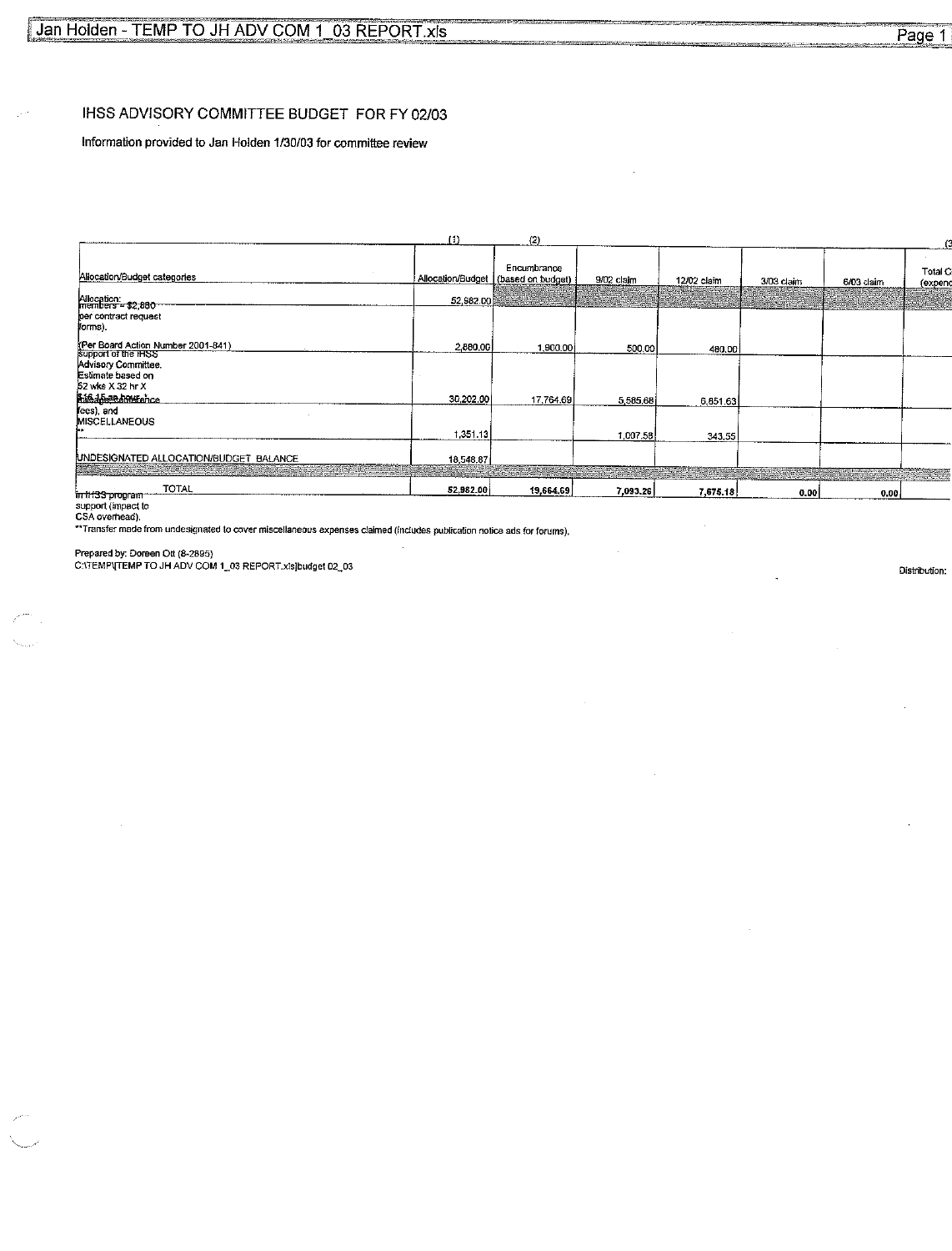# UDWA - United Domestic Workers of America - AFSCME, AFI-CIO



# **Dignity - Independence - Security**

(Home) (Top of Page)

fini<br>N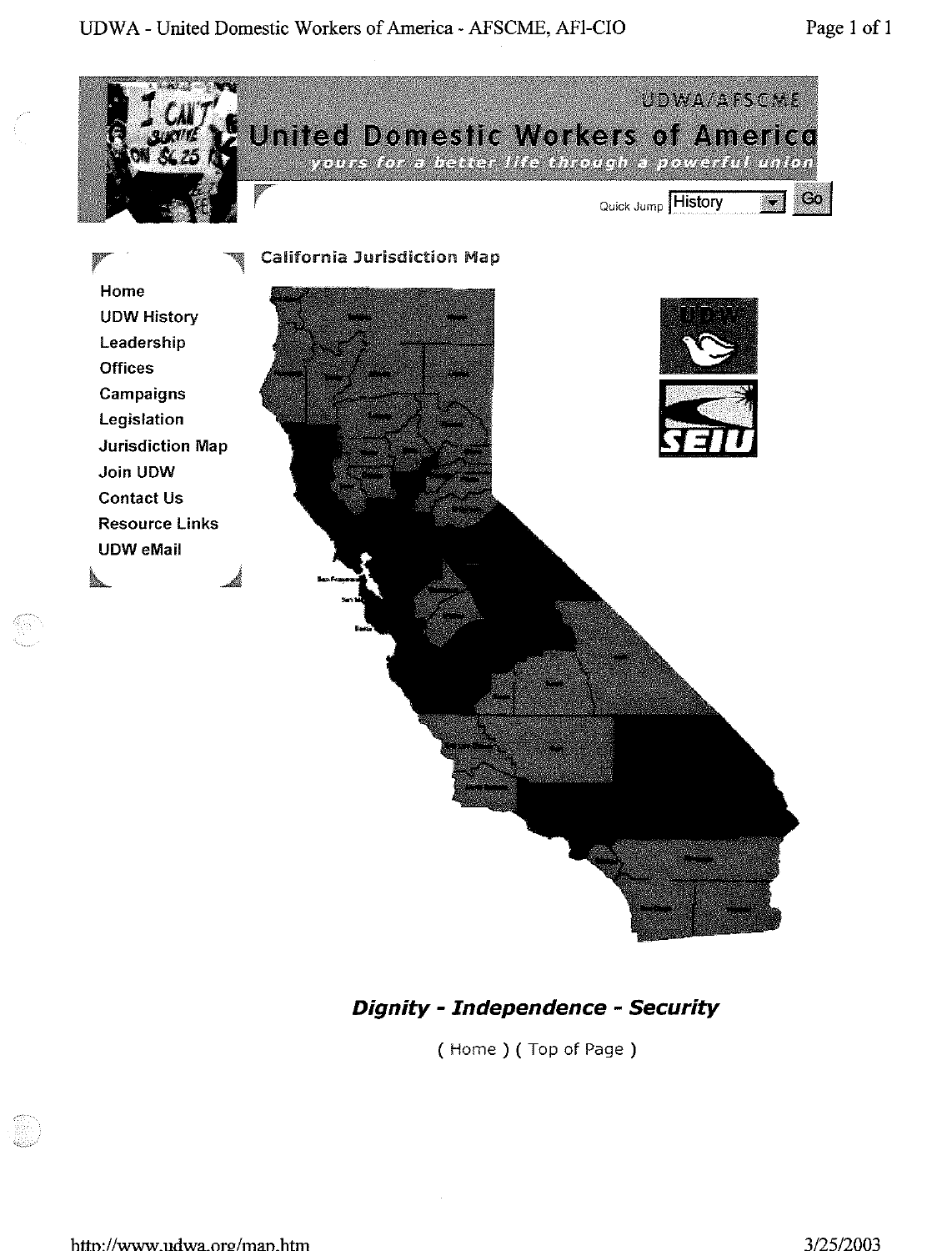

FOR IMMEDIATE RELEASE: March 04, 2003

**CONTACT:** Dave Bates 510-773-8950 dbates@seiu250.org

### HOMECARE WORKERS EMPLOYED BY ADDUS HEALTHCARE IN **SAN JOAQUIN COUNTY VOTE TO STRIKE**

The workers say they do not want to strike, but they can no longer stand by while their clients suffer the effects of a labor shortage and high staff turnover, and while they themselves cannot afford rent or medical care. The workers say that a living wage and affordable health care would help attract and keep qualified staff and improve care for clients.

Yesterday, homecare workers employed by Addus Healthcare authorized their bargaining committee to schedule a one-day strike. A date for the strike is expected to be set if no breakthroughs are made in the coming days. Workers would give the company enough advanced notice for the county and the company to create an orderly plan for the continued care of clients during the 24 hour strike period.

The 175 Addus workers enable hundreds of San Joaquin seniors and people with disabilities to live safely in their homes and avoid institutionalization. The wage scale, which starts at the minimum wage, has been frozen since 1998 (with the exception of increases in the minimum wage). Average pay is \$7.54/hour and they have health care co-payments which most find unaffordable. Workers say that these near-poverty conditions have led to a troubling labor shortage and turnover rate.

"There are never enough workers to cover all our clients' needs, and I'm outraged." said Monie Keaphley, an Addus homecare worker. "I care for a 94 year old woman and I give all of myself, 100%, I even work hours that I'm not paid for. You can't turn off compassion just because you're underpaid. But if we had a living wage and affordable health care, we could attract more staff and dedicated people could stay with this profession."

The workers, who are members of SEIU 250, are asking for a pay scale with a starting rate of \$9 an hour, up to \$11/hour and health care co-payments of \$10/month. Workers have been negotiating with Addus for over seven months. The company says that it cannot finance wage or benefit improvements as long as the county funding rate of \$13.05 per service hour remains unchanged. In December, the company and the union agreed on a new funding request, which the company delivered to the county's Human Services Agency (H.S.A.). To date, H.S.A. staff apparently has not moved the request for the funding adjustment to the Board of Supervisors for approval.

"The company says they need more money from the County, and the County says they won't talk to us - that we can only talk to the company. This passing the buck has to stop," said Sal Rosselli, President of SEIU 250. "Seniors and people with disabilities deserve better. The county is ultimately responsible for running a safe and effective homecare program for clients and for the working conditions of the caregivers. The county might be able to make the legal claim, 'We don't know anything about these working conditions. That's the business of our contractor, not us.' But they can't say it ethically. They do know about the conditions."

#### ###

With over 85,000 members, SEIU 250 is the largest and fastest-growing healthcare union in the Western U.S. We represent every type of healthcare worker, including nursing, professional, technical, paramedic and service classifications. Our mission is to achieve high-quality healthcare for all.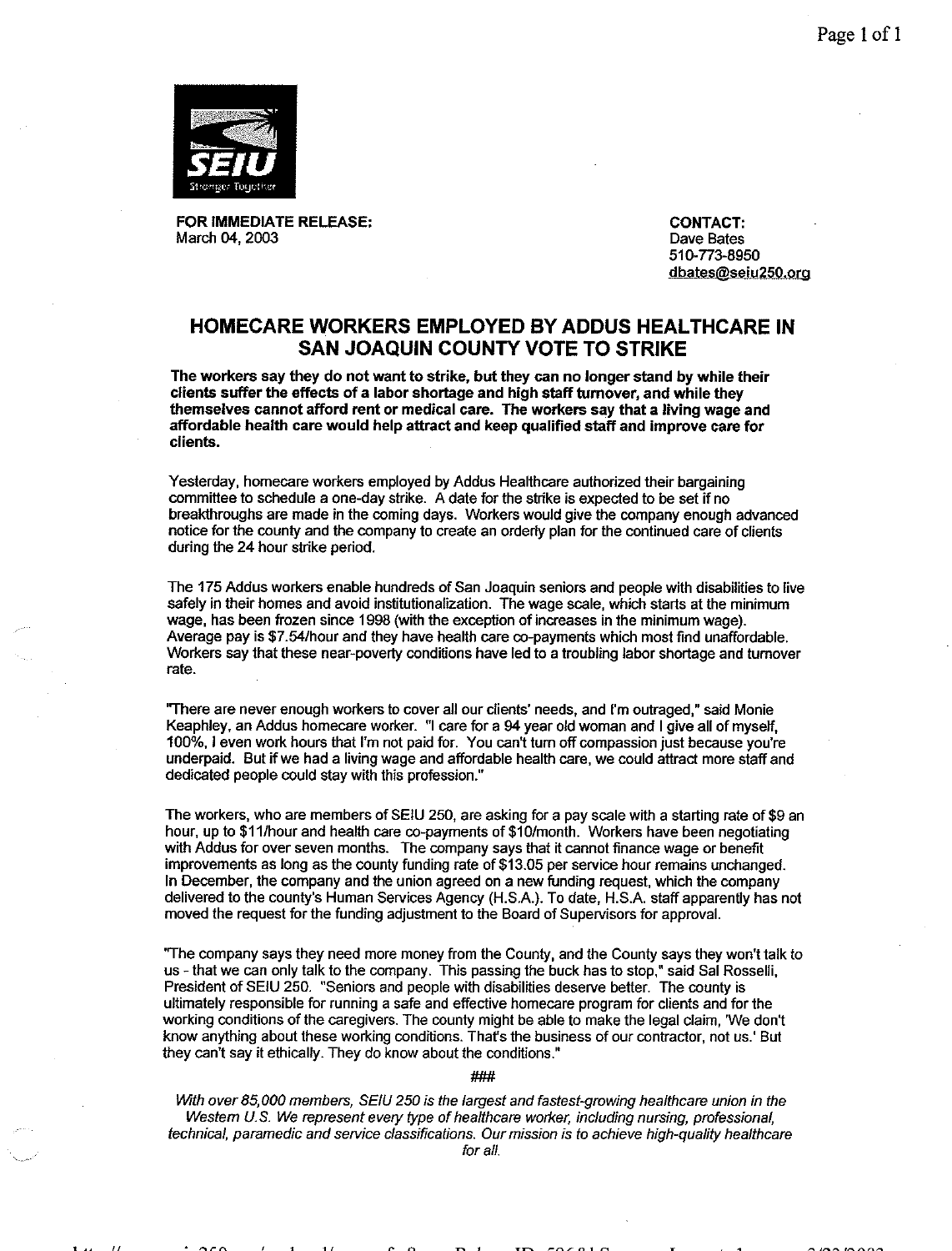Page 1 of 1



FOR IMMEDIATE RELEASE: March 12, 2003

**CONTACT:** Dave Bates 510-773-8950 dbates@seiu250.org

# **REV. JESSE JACKSON TO JOIN SCORES OF HOMECARE WORKERS TO RALLY FOR QUALITY HOMECARE IN THE CENTRAL VALLEY**

Homecare workers in Fresno, Madera, San Joaquin, Kern, King, Tulare, Inyo, Merced and Stanislaus counties allow almost 30,000 seniors and people with disabilities to live safely and independently in their own homes. Despite the invaluable role they play in our healthcare delivery system, homecare workers have been at or around minimum wage with no health insurance for over 30 years. This has led to a troubling labor shortage and turnover rate, making it very difficult for many Central Valley residents to find homecare workers.

When: Wednesday, March 12 at 12 Noon

Where: Fresno County Hall of Records, Tulare and M St., Fresno

Rev. Jesse Jackson will join advocates to support homecare workers and clients in:

Fresno, Madera and San Joaquin Counties. Over 14,000 homecare workers are struggling to improve their lives and are either working to join or are already members of SEIU 250. After eight months of talks, Fresno County refuses to lift 10,000 homecare workers out of poverty. Meanwhile, the County is losing tens of millions of dollars in state and federal matching funds by refusing to put in seed money. In Madera, 1,000 homecare workers are in the midst of a vote for union representation so they can have a united voice to improve their lives and provide better care to their clients. In San Joaquin, 3,400 homecare workers have been negotiating since last summer, but the County refuses to make improvements.

Kern, King, Tulare, Inyo, Merced and Stanislaus Counties. 13,000 homecare workers are organizing for a voice with United Domestic Workers/AFSCME. Bargaining is underway in Kern and King, where workers are fighting for a living wage and health insurance. In Stanislaus, homecare workers are fighting for the right to have a union election while the county is blocking democracy and refuses to let workers vote.

**The September of Contract of Contract of Section** 

With over 85,000 members, SEIU 250 is the largest and fastest-growing healthcare union in the Western U.S. We represent every type of healthcare worker, including nursing, professional. technical, paramedic and service classifications. Our mission is to achieve high-quality healthcare for all.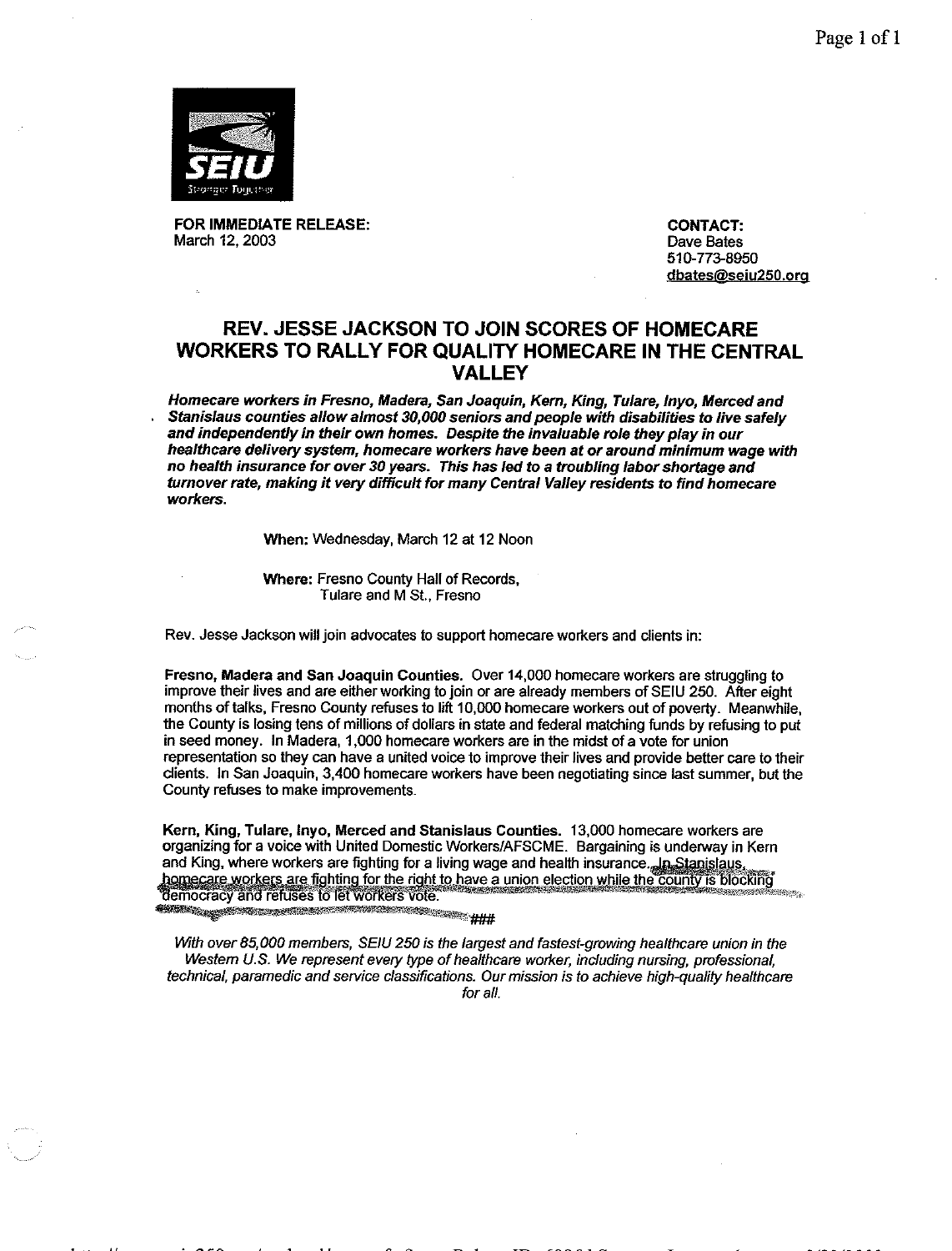# **California Homecare Council IHSS Workers' Wages and Benefits**

| County/Employer            | Wage Rate                                       | <b>Benefits</b>                                               |
|----------------------------|-------------------------------------------------|---------------------------------------------------------------|
| Alameda IHSS Public        | \$9.00 on Jan. 1, 2002<br>$\bullet$             | Health insurance for providers who                            |
| Authority                  | Increases planned for July 2002<br>۰            | work 35+ hours/month                                          |
| $(8,000$ workers)          |                                                 | Transportation passes                                         |
| Contra Costa IHSS          | \$9.00 on Jan. 1, 2002<br>$\bullet$             | Health insurance for providers who                            |
| Public Authority           | In negotiations for a new wage and<br>$\bullet$ | work 35+ hours/month                                          |
| $(4,000 \text{ workers})$  | benefit package                                 | Pension                                                       |
| Los Angeles IHSS           | Now \$6.75<br>$\mathbf{Q}_k$                    | Health insurance for providers<br>$\bullet$                   |
| Public Authority           | Massive campaign to win a higher<br>۰           | working 112+ hours/month                                      |
| $(83,000 \text{ workers})$ | wage is underway.                               |                                                               |
|                            | Homecare Protection Act of 2002                 |                                                               |
|                            | on November county ballot.                      |                                                               |
| Monterey IHSS Public       | Now \$9.50<br>$\bullet$                         | Health insurance for providers who<br>$\qquad \qquad \bullet$ |
| Authority                  | Increases to \$10.50 on July 1, 2003<br>۰       | work 60+ hours/month                                          |
| $(1,800$ workers)          | based on state cost sharing.                    |                                                               |
|                            | increases                                       |                                                               |
| San Francisco IHSS         | \$10.00 on Sept. 1, 2001<br>٠                   | Health insurance for providers who<br>$\bullet$               |
| Public Authority           | Increase to be negotiated for                   | work 25+ hours/month.                                         |
| $(7,000 \text{ workers})$  | implementation in Summer 2002                   | Vision and dental benefits<br>۰.                              |
|                            |                                                 | Three days paid time off<br>۰                                 |
| San Francisco IHSS         | \$10.00 to start<br>$\bullet$                   | Health insurance for benefited<br>٠                           |
| Consortium                 | Step increases above \$10.00 based              | employees (32+ hours/week)                                    |
| $(300 \text{ workers})$    | on years of service                             | Vision and dental benefits<br>$\bullet$                       |
|                            |                                                 | Transportation passes and mileage                             |
|                            |                                                 | reimbursement                                                 |
|                            |                                                 | Pay for transportation between                                |
|                            |                                                 | multiple clients.                                             |
|                            |                                                 | Pension                                                       |
|                            |                                                 | Twelve paid holidays per year                                 |
| San Mateo IHSS             |                                                 | Paid sick leave                                               |
| Public Authority           | \$8.50                                          | Health insurance for providers who<br>$\bullet$               |
| $(1,900 \text{ workers})$  | Raise currently being negotiated                | work 35+ hours/month                                          |
|                            |                                                 | Vision and dental benefits                                    |
|                            |                                                 | Life insurance                                                |
| Santa Clara IHSS           |                                                 | Transportation benefit                                        |
| Public Authority           | \$9.25 on 10/1/01<br>$\bullet$                  | Health insurance for providers who<br>٠                       |
| $(2,700$ workers)          |                                                 | work 35+ hours/month                                          |
|                            |                                                 | Vision and dental benefits                                    |
|                            |                                                 | Transportation benefit                                        |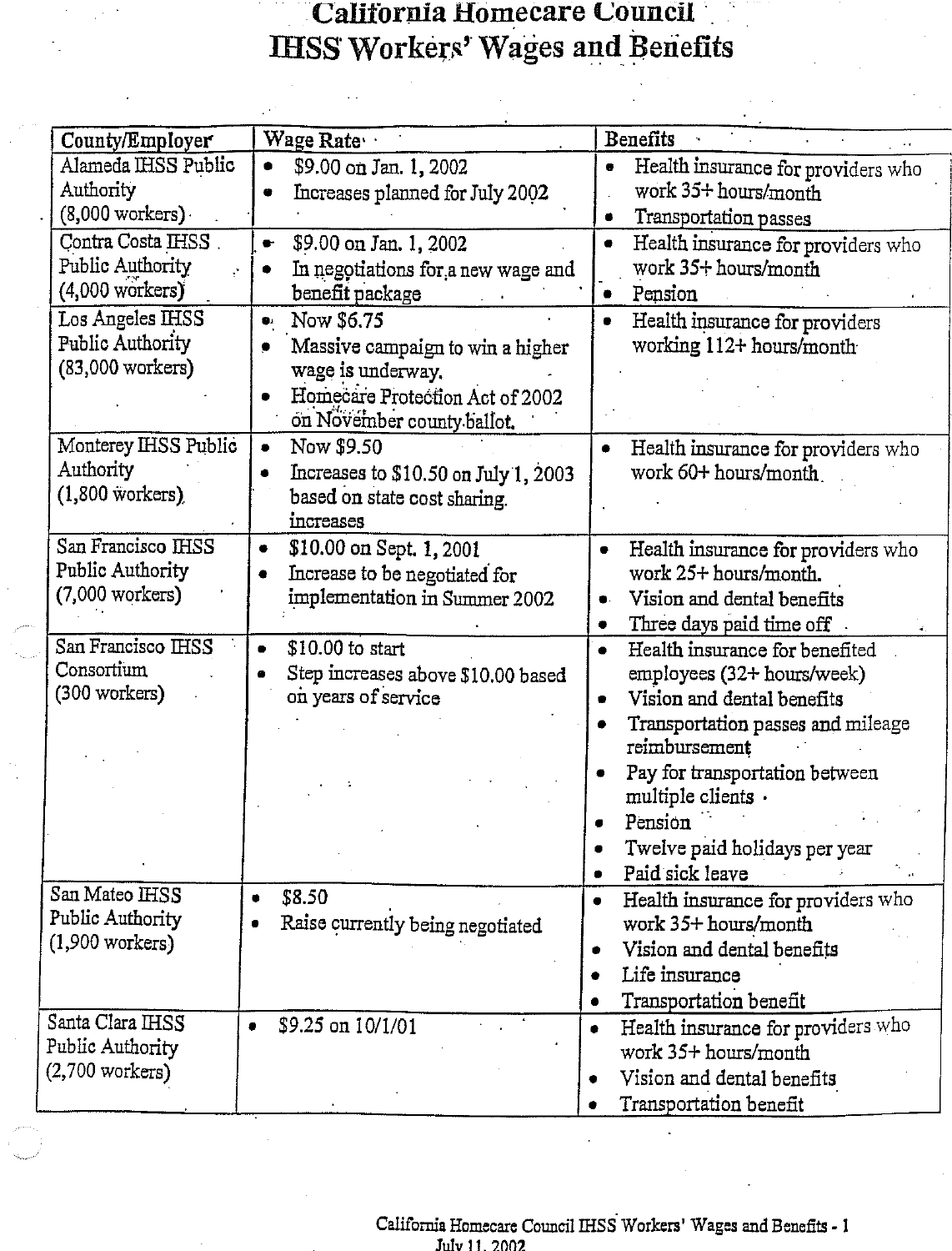| County/Employer                                                  | Wage Rate                                                                                                                                      | Benefits                                                                                                 |
|------------------------------------------------------------------|------------------------------------------------------------------------------------------------------------------------------------------------|----------------------------------------------------------------------------------------------------------|
| Sacramento IHSS<br>Public Authority<br>$(9,400$ workers)         | Now \$8.50<br>O.<br>Will increase to \$9.50 on 10/1/02 if<br>state increases FY02/03 cost<br>sharing                                           | Kaiser health insurance for providers<br>$\bullet$<br>who work 85+ hours/month                           |
| Sonoma IHSS Public<br>Authority<br>$(2,300$ workers)             | \$8.50 as of Feb. 1, 2002<br>۰<br>Will increases to \$9.50 in 2002 if<br>state increases FY02/03 cost<br>sharing                               | · Kaiser health insurance for providers<br>who work 65+ hours/month<br>Vision and dental benefits        |
| San Diego IHSS<br>Public Authority<br>$(12,500 \text{ workers})$ | \$8.50 as of May 2002.<br>٠<br>Increase to \$9.50 in 2002 if state<br>increases FY02/03 cost sharing and<br>realignment monies meet trigger    | Health Insurance for workers that<br>work 80+ hours per month<br>Negotiating dental benefits             |
| Yolo IHSS<br>Public Authority<br>(700 workers)                   | \$8.90 effective August 1, 2002<br>۰<br>Will increase to \$9.50 if state<br>increases FY02/03 cost sharing                                     | Kaiser health insurance for providers<br>who work 80+ hours/month<br>Dental benefits                     |
| Marin IHSS<br>Public Authority<br>$(1,000 \text{ workers})$      | Currently \$7.11/ hr. and under<br>negotiations<br>Workers soon to earn at least<br>county living wage of \$8.50 +<br>\$1.25/hr. for benefits. | \$1.25/hr to pay cost of benefits, under<br>$\bullet$<br>county living wage ordinance                    |
| Santa Cruz IHSS<br>Public Authority<br>$(1,200$ workers)         | $\bullet$ .<br>Currently \$8.90/hr effective 8/1/02<br>Will increase to \$9.50/hr if state<br>$\bullet$<br>increase FY02/03 cost sharing       | $\bullet$<br>Three levels of healthcare coverage<br>for all providers based on number of<br>hours worked |
| San Bernardino IHSS<br>Public Authority<br>$(9,000$ workers)     | \$7.11 and currently in negotiations<br>$\bullet$<br>for a first contract                                                                      | In negotiations<br>۰                                                                                     |
| Solano IHSS<br>Public Authority<br>$(2,100$ workers)             | \$6.75 and currently in negotiations<br>for a first contract                                                                                   | In negotiations                                                                                          |